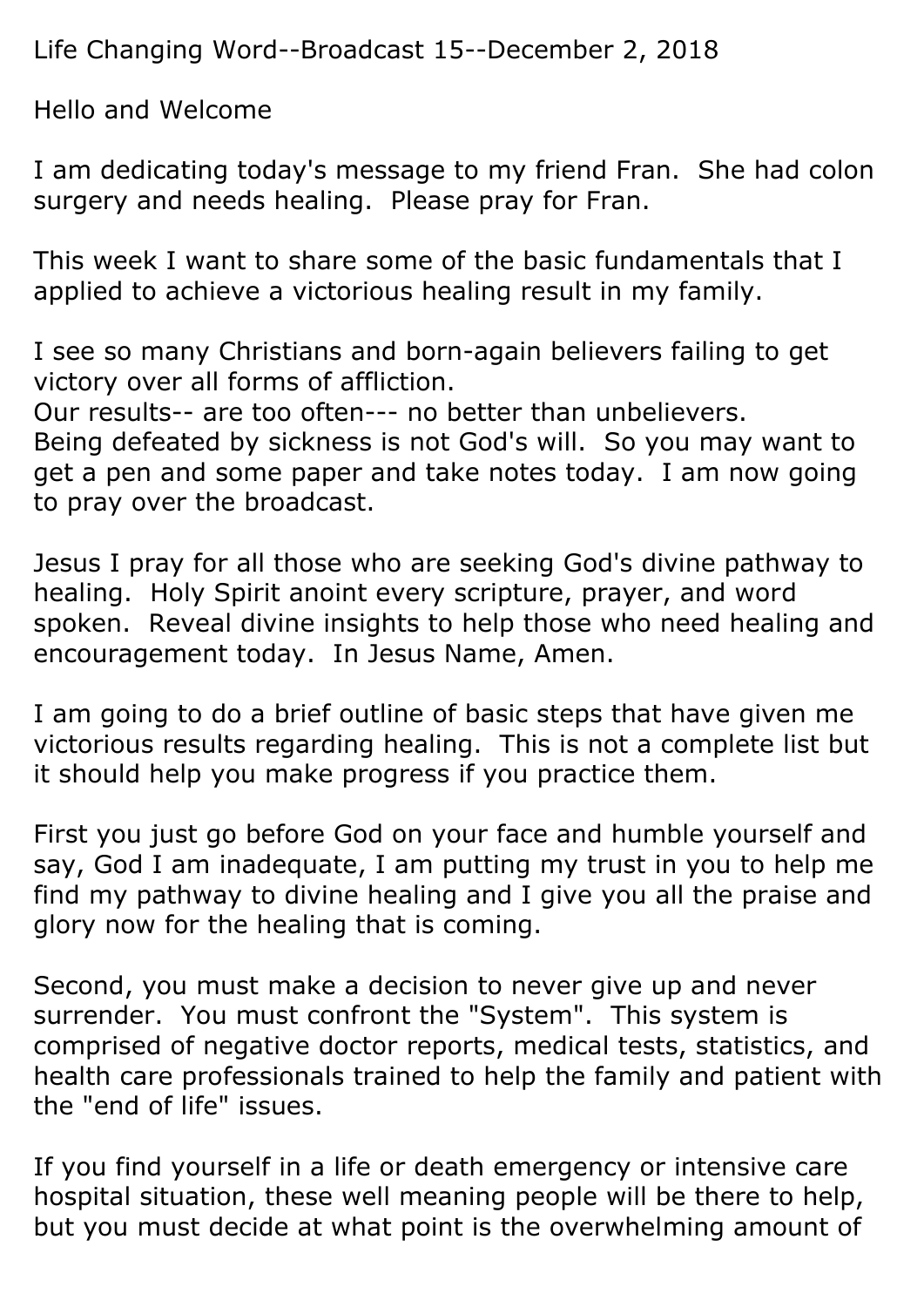negative information not helping your desired outcome of total healing and recovery.

It is up to you to set Godly boundaries regarding anyone that enters your hospital room and any conversations taking place there. You must set the tone of the atmosphere to be one of positive energy, prayer, praise, worship, and healing. You are not there to make friends, or be liked, or play hostess to the visitors.

You are on a mission from God. If not you, then who will stand in the gap, repair the breach in the wall, and guard the sacred ground.

I cannot emphasize this point enough.

You are at war and even family members, friends, and visitors who have the best of intentions will sabotage your healing if you do not erect Godly defenses and protect your territory like a momma bear protecting her cub. A momma bear is not going to negotiate with anything that she senses is a danger or threat to her baby. She just reacts and protects.

I have had people from church even come to pray and they are praying from a place of defeat. They pray that God will comfort us as our loved one dies.

Well excuse me. I don't need that prayer until death has actually occurred. I call these very caring people Job's comforters or just nice people who have been taught wrong healing doctrine.

They don't realize it, but they are aiding the enemy and unfortunately you just have to have the hospital staff put up No Visitor signs on your hospital door and become a gatekeeper.

If you are at home, you have to enforce the same rules. Also, be careful what phone calls, text messages, emails, or social media that you allow into your life.

You cannot compromise and dilute God's Word and your faith and expect a miracle healing.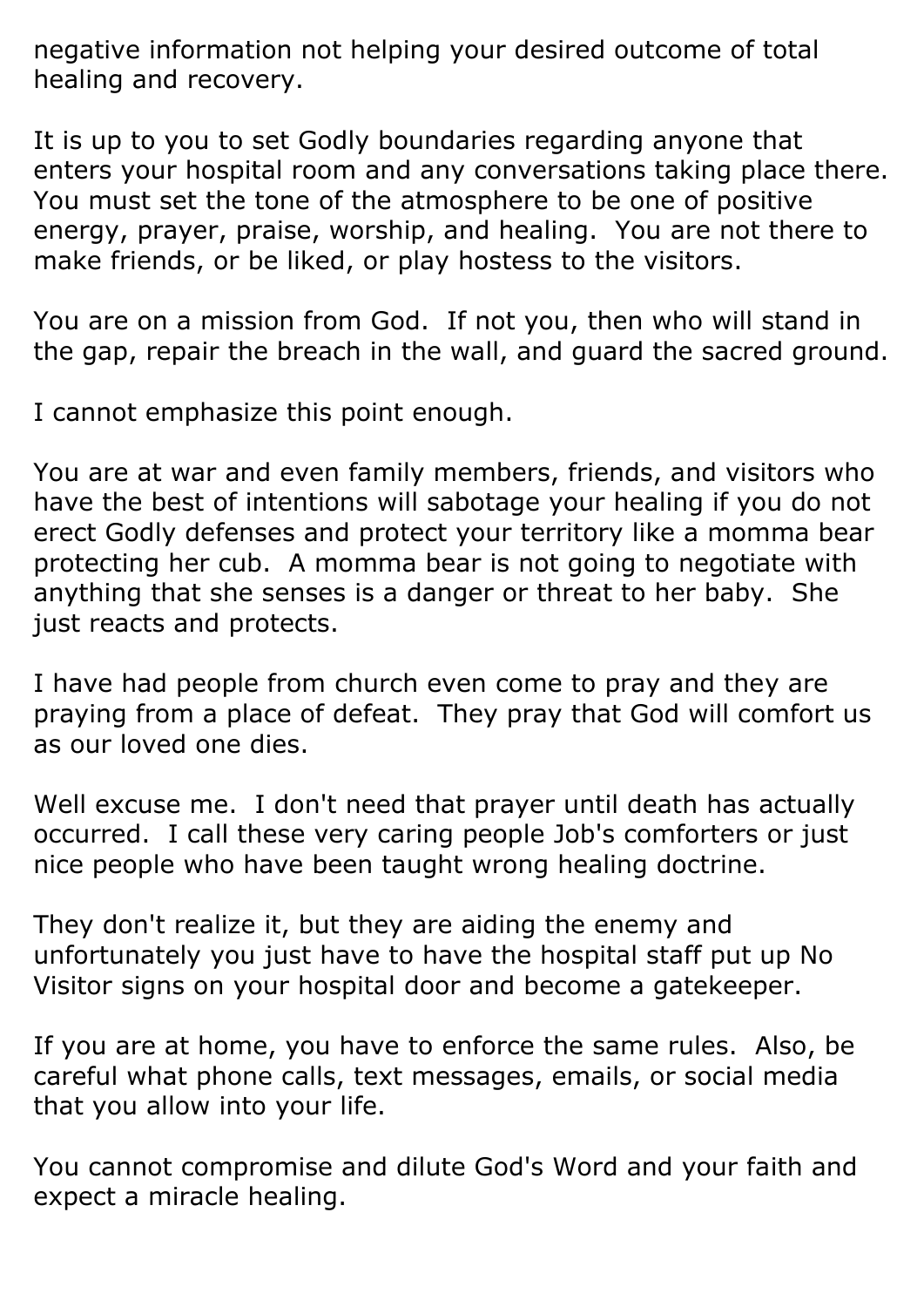This step requires the right balance of gratitude for everyone's concern and non-negotiable firmness. You will probably offend people to be truthful, but you are not there to be popular. You are there to win over death, sickness, and permanent disability.

Third you must pray and you enlist every family member, friend, church, prayer group, Bible study, TV or radio ministry, medical staff and chaplain, or acquaintance that you come in contact with to pray. I had people at my dental office, insurance office, bank, and random people everywhere praying.

In addition, I believing in fasting. I have done fasts where I only drank water for several days. But the most common fasts that I do is to not eat until after 3 pm. I will only drink water or juice. Some people will fast a particular meal and use that time to pray. Another fast is to give up a food or a beverage that you really enjoy almost every day. Fasting is about your attitude. If what you are fasting is a sacrifice unto the Lord, I believe God honors it and it will achieve results.

Another basic healing step I take is to lay hands on the sick, anoint them with anointing oil, and gather elders of the faith to pray the prayer of faith. I also anoint pieces of cloth and have the sick person wear this prayer cloth at all times. You can also place a prayer cloth in the place where they sleep or a favorite chair. There is nothing magic about these cloths, but they just provide a point of constant contact between the sick person and those that anointed them and who are praying for them. There are several ministries and churches that take olive oil and prayer over it and anoint the oil and then you can request a bottle of this oil and use it to anoint and pray for the sick. I travel with a bottle of anointing oil, cloth, scissors, and safety pins so I can be prepared in the event someone needs prayer. Place the bottle of oil in a zip lock bag so that if it leaks it does not ruin the contents of your travel bag.

I also, cannot stress this next step enough. When you pray for a sick person, pray the Word. For example, choose a healing scripture like Jer 30:17 For the Lord will restore health unto thee, and the Lord will heal thee of thy wounds, but substitute the name of the sick person in the scripture. For the Lord will restore health unto Sally, and the Lord will heal Sally of her wounds. I have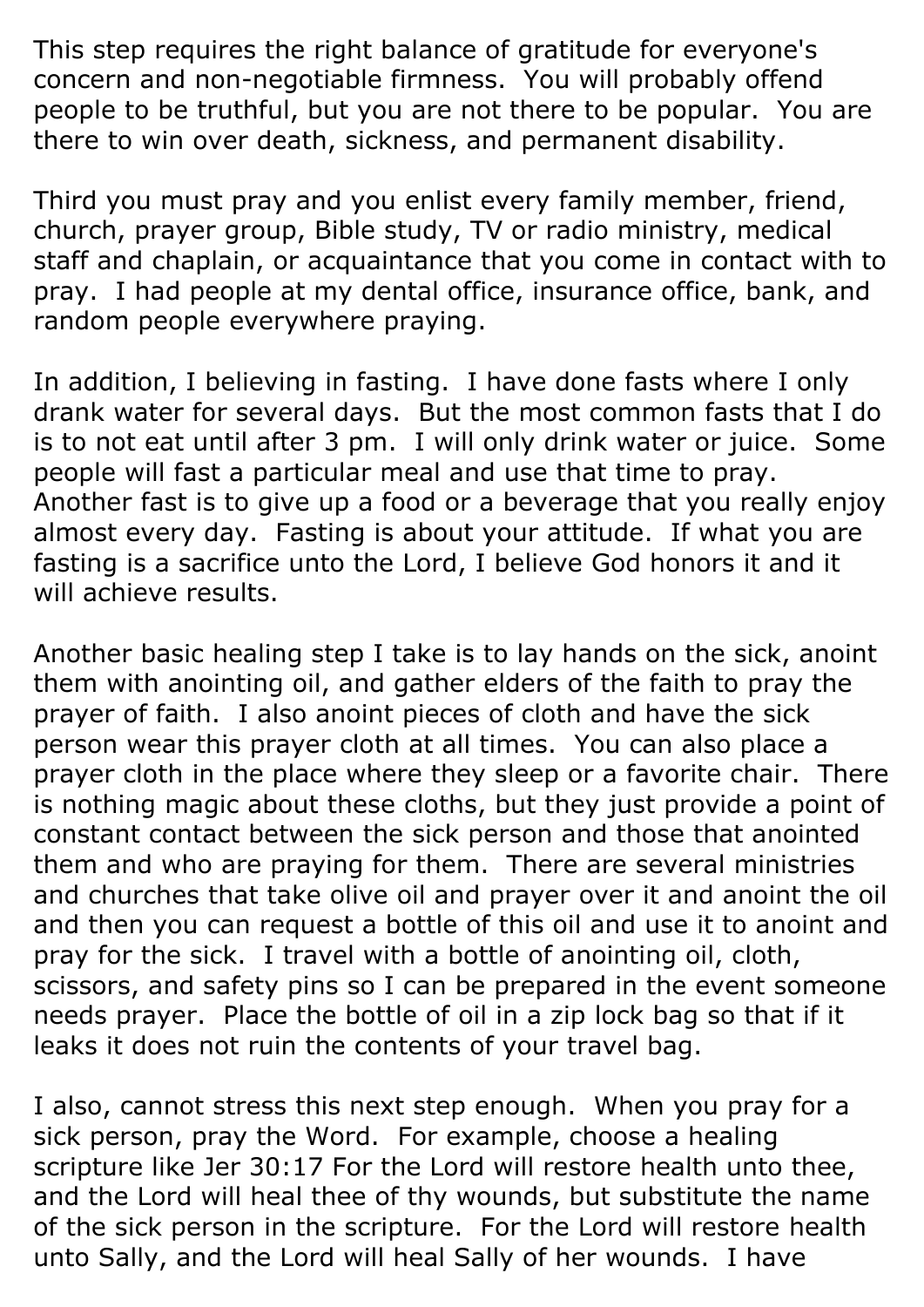prayed for my children, my husband, just many people by putting their name in the actual scripture. I have seen great breakthroughs praying the scriptures.

In addition, be careful what you say about this situation, sickness, and any outcomes. Your words are containers of power. Your words have creative power for good and evil. God's Word says you will have what you say.

Do not speak negative words over anyone you care about if you want positive outcomes for your family. Do not own any sickness. Do not say you have a certain disease. You can find ways to talk about the situation without taking ownership of a sickness.

Also, if someone else speaks negative words about you or your family, you should firmly rebuke them and ask them not to say negative outcomes over your family.

I have even told doctors, that I understand the information that they have told me, but in addition to their medical help, I am believing for God to heal me.

I thank God for doctors, medicines, and medical science. They have their place in helping us recover from many diseases, but I also believe that it was a loving God who helped them discover this information and it is God who ultimately causes our bodies to mend and heal.

The next step that I take when I ask God for healing and it has provided great breakthroughs is to plant a financial seed. A farmer cannot expect a harvest unless he plants a specific seed to produce a specific crop. I will pray and ask God to direct me to the church or Christian organization in which I should plant this seed for my need. I want to make sure that the ministry is "Good Ground" and I pray about the amount. A good rule of thumb is "If it does not move me, will it move God". It is like the story about the widow's mite. The amount that the widow gave was a very small amount, but God saw that she gave ALL she had. God saw her heart and not the amount. Also, make sure you Name your seed. State that this offering is unto the Lord for healing whatever condition you are suffering with.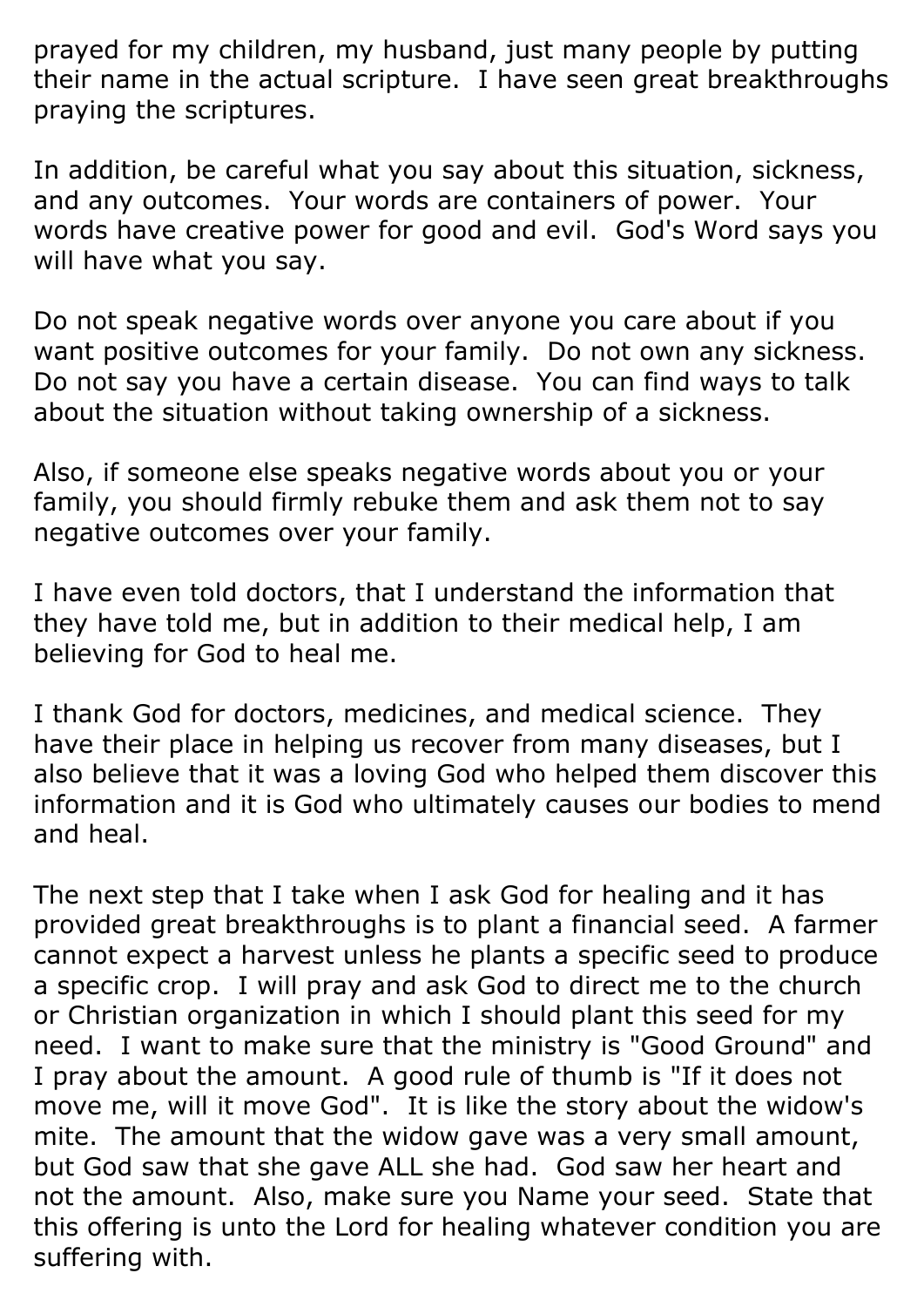Finally, make sure you are taking communion. I have taken communion at home and every day and several times a day to get healing results. Remember this is a supernatural meal that heals. The Bible states that if we fail to partake of communion often that it is the reason why many believers are sick and die early. Also, make sure you take communion with a clean heart that has repented of its sins and has forgiven those who have trespassed against you.

I have the communion elements at home, which usually consists of little crackers and juice. After I pray and repent and forgive others, I take the cracker which represents Christ body and I pray this prayer:

Jesus you instructed me to do this often and in remembrance of what you did for me at the cross. This bread represents your body which you allowed to be broken, pierced, and beaten so that my body may be whole and well. You bore all my sickness, diseases, and symptoms on the cross that I may have divine health and by the stripes that fell on your back I am completely healed. I believe and receive that same resurrection power that brought you back to life dwells in me to deliver me from all sickness and premature death. In Jesus name, Amen.

Then eat the cracker.

Then I take the cup with juice which represents Christ blood and I pray this prayer:

Jesus you instructed me to do this often and in remembrance of what you did for me at the cross. This juice represents your blood that was shed to cleanse me of all my sins and has made me righteous forever. Your shed blood redeemed me from a debt that I could never pay and gave me an inheritance that I could never earn. Thank you Jesus, the Holy Lamb of God, for providing healing and salvation with your sacrifice on the cross.

In Jesus name, Amen.

Then drink the juice in the cup.